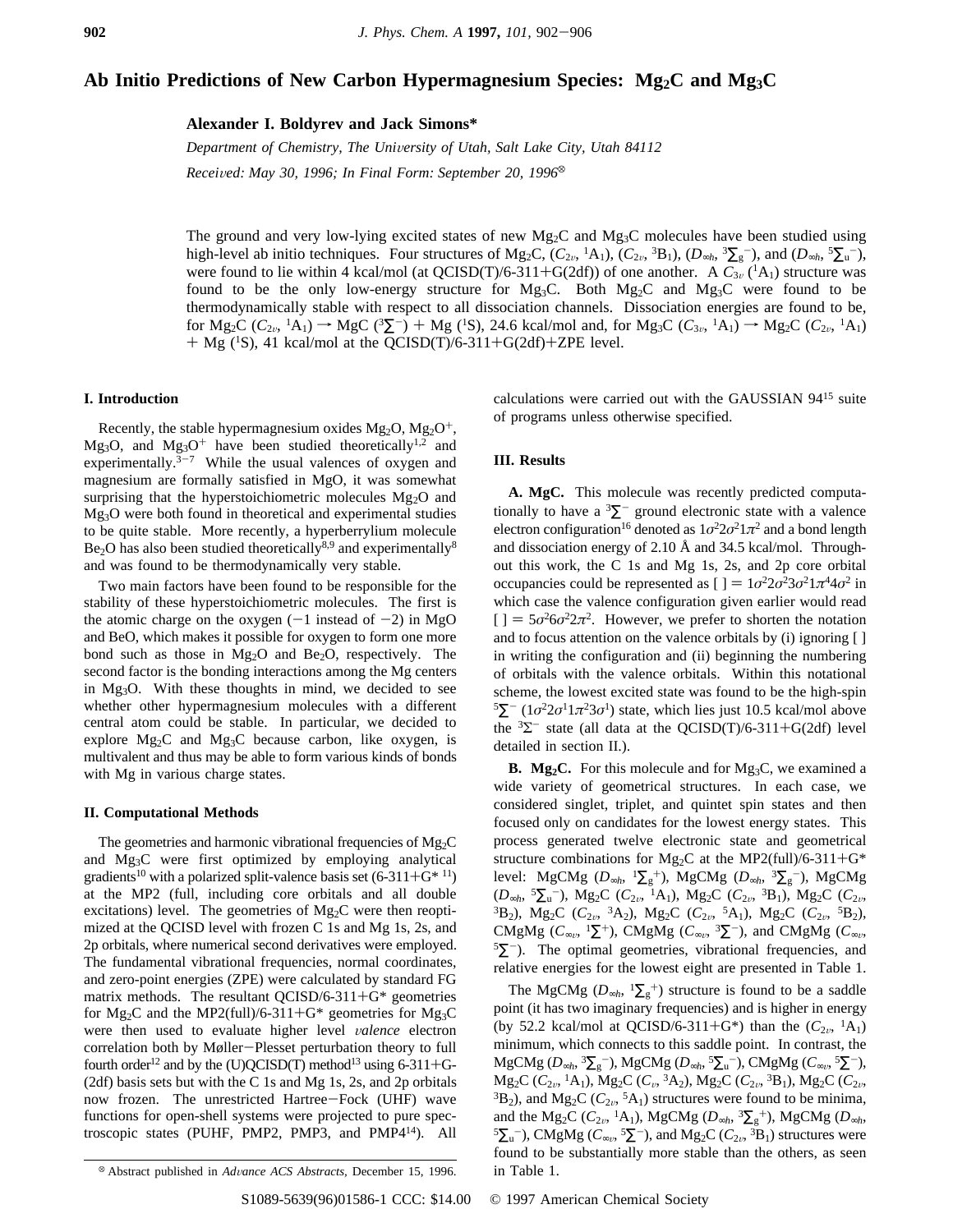| TABLE 1: Calculated Molecular Properties of Mg <sub>2</sub> C                                                                                                      |                                                                                                                                     |                                                                          |                                                                                                                                                                         |                                                                                                                                 |                                                                |                                                                                                                                                  |                                                                                                                             |                                                                           |
|--------------------------------------------------------------------------------------------------------------------------------------------------------------------|-------------------------------------------------------------------------------------------------------------------------------------|--------------------------------------------------------------------------|-------------------------------------------------------------------------------------------------------------------------------------------------------------------------|---------------------------------------------------------------------------------------------------------------------------------|----------------------------------------------------------------|--------------------------------------------------------------------------------------------------------------------------------------------------|-----------------------------------------------------------------------------------------------------------------------------|---------------------------------------------------------------------------|
| property                                                                                                                                                           | $1a_1^21b_2^21b_1^22a_1^2$<br>$Mg_2C(C_{2\nu}, {}^{1}A_1)$                                                                          | $1a_1^22a_1^21b_2^21b_1^13a_1^1$<br>$Mg_2C(C_{2\nu}, {}^3B_1)$           | ${ {\rm MgCMg}}\left( {{D_{\ast h}},{\rm{^3}}{\Sigma_{\rm{g}}}} \right) \over {\rm{1}}\sigma_{\rm{g}}^{2}1{\sigma_{\rm{u}}}^{22}\sigma_{\rm{g}}^{2}1{\pi_{\rm{u}}}^{2}$ | $1\sigma_g^2 1\sigma_u^2 2\sigma_g^1 1\pi_u^2 2\sigma_u^1$<br>${ {\rm MgC Mg}}\left( {{D_{\sim h}},{^5\Sigma_{\rm u}}} \right)$ | $(a_1^21b_2^22a_1^21b_1^12b_2^1$<br>$Mg_2C(C_{2\nu}, {}^3A_2)$ | $\mathsf{CMgMg}\left(\mathcal{C}_{\scriptscriptstyle\mathsf{exp}},\mathfrak{I}\Sigma\right)$<br>$1\sigma^2 2\sigma^2 3\sigma^1 1\pi^2 4\sigma^1$ | $a_1^21b_2^22a_1^23a_1^12b_2^1$<br>${ {\rm Mg}_2C\left( C_{2\nu},\,{}^3\!{B}_2 \right) }$                                   | $1a_1^21b_1^21b_2^12a_1^13a_1^12b_2^1$<br>$Mg_2C(C_{2\nu}, {}^5A_1)$      |
|                                                                                                                                                                    |                                                                                                                                     |                                                                          |                                                                                                                                                                         | MP2(full)/6-311+G*/MP2(full)/6-311+G*                                                                                           |                                                                |                                                                                                                                                  |                                                                                                                             |                                                                           |
| $\begin{array}{l} R(\mathbf{M}\mathbf{g}-\mathbf{M}\mathbf{g}), \ \mathbf{\mathring{A}}\\ R(\mathbf{M}\mathbf{g}-\mathbf{C}), \ \mathbf{\mathring{A}} \end{array}$ | 2.990                                                                                                                               | 3.144                                                                    | 4.328                                                                                                                                                                   | 4.198                                                                                                                           | 3.368                                                          | 2.951                                                                                                                                            | 4.018                                                                                                                       | 3.630                                                                     |
|                                                                                                                                                                    | 2.047                                                                                                                               | 2.127                                                                    | 2.164                                                                                                                                                                   | 2.099                                                                                                                           | 2.156                                                          | 2.072                                                                                                                                            | 2.113                                                                                                                       | 2.043                                                                     |
|                                                                                                                                                                    | $-437.35197$                                                                                                                        |                                                                          | $-437.34165$<br>2.585                                                                                                                                                   | $-437.36820$<br>6.039                                                                                                           | $-437.31891$                                                   | $-437.33667$                                                                                                                                     | $-437.31189$                                                                                                                | $-437.29253$                                                              |
| $E_{\text{mp2(full)}},$ kcal/mol<br>$\langle S^2 \rangle$                                                                                                          |                                                                                                                                     | $-437.32614$<br>2.997                                                    |                                                                                                                                                                         |                                                                                                                                 | 2.856                                                          | 6.031                                                                                                                                            | 2.034                                                                                                                       | 6.055                                                                     |
| $\nu_{\rm l},\,{\rm cm}^{-1}$                                                                                                                                      |                                                                                                                                     |                                                                          |                                                                                                                                                                         | 342 $[\nu_1(\sigma_{\rm g})]$                                                                                                   | 361 [v <sub>1</sub> (a <sub>1</sub> )]                         |                                                                                                                                                  | $\begin{array}{c} 462\,\left[\nu_1(a_1)\right] \\ 100\,\left[\nu_2(a_1)\right] \\ 721\,\left[\nu_3(b_2)\right] \end{array}$ | 489 [v <sub>1</sub> (a <sub>1</sub> )]                                    |
| $\nu_2,\,{\rm cm}^{-1}$                                                                                                                                            |                                                                                                                                     |                                                                          |                                                                                                                                                                         | 736 $[\nu_2(\sigma_u)]$                                                                                                         |                                                                | 593 $[\nu_1(\sigma)]$<br>221 $[\nu_2(\sigma)]$                                                                                                   |                                                                                                                             |                                                                           |
| $\nu_3,\,{\rm cm}^{-1}$                                                                                                                                            |                                                                                                                                     |                                                                          |                                                                                                                                                                         | $[148 \ [\nu_3(\pi_u)]$                                                                                                         | 115 $[v_2(a_1)]$<br>547 $[v_3(a_1)]$                           | $[(\pi)\varepsilon d]$ 56                                                                                                                        |                                                                                                                             | $\frac{101}{682} \frac{[v_2(a_1)]}{[v_3(b_2)]}$                           |
| ZPE, kcal/mol                                                                                                                                                      |                                                                                                                                     |                                                                          |                                                                                                                                                                         | 061                                                                                                                             | $-46$                                                          | $\frac{43}{5}$                                                                                                                                   | 1.83                                                                                                                        |                                                                           |
| $\Delta E_{\rm mp2 (full)}$ , kcal/mol                                                                                                                             | 567 $\begin{bmatrix} \nu_1(a_1) \\ 221 & \nu_2(a_1) \end{bmatrix}$<br>646 $\begin{bmatrix} \nu_3(b_2) \\ 3.05 & 2.05 \end{bmatrix}$ | 415 $[v_1(a_1)]$<br>127 $[v_2(a_1)]$<br>512 $[v_3(b_2)]$<br>1.50<br>1.50 | 242 $\left[\nu_1(\sigma_{\rm g})\right]$<br>516 $\left[\nu_2(\sigma_{\rm u})\right]$<br>105 $\left[\nu_3(\pi_{\rm u})\right]$<br>1.38                                   | $\overline{0}$ .                                                                                                                | 30.9                                                           | 19.8                                                                                                                                             | 35.3                                                                                                                        | 1.82<br>47.5                                                              |
|                                                                                                                                                                    |                                                                                                                                     |                                                                          |                                                                                                                                                                         | QCISD/6-311+G*//QCISD/6-311+G*                                                                                                  |                                                                |                                                                                                                                                  |                                                                                                                             |                                                                           |
|                                                                                                                                                                    | 2.999                                                                                                                               |                                                                          |                                                                                                                                                                         | 4.220                                                                                                                           | 3.456                                                          | 2.967                                                                                                                                            | 3.605                                                                                                                       | 3.555                                                                     |
| $\label{eq:RMg-Mg} \begin{array}{l} R(\mathbf{Mg}\!-\!\mathbf{Mg}), \mathbf{\mathring{A}} \\ R(\mathbf{Mg}\!-\!\mathbf{C}), \mathbf{\mathring{A}} \end{array}$     | 2.057                                                                                                                               | 3.168                                                                    | 4.308<br>2.154                                                                                                                                                          | 2.110                                                                                                                           | 2.156                                                          | 2.074                                                                                                                                            | 2.221                                                                                                                       | 2.058                                                                     |
|                                                                                                                                                                    | $-437.10782$                                                                                                                        | $-437.11182$                                                             | $-437.11244$                                                                                                                                                            | $-437.11629$                                                                                                                    | $-437.09219$                                                   | $-437.09276$                                                                                                                                     | $-437.06970$                                                                                                                | $-437.04213$                                                              |
| $E_{\rm qcisd},$ kcal/mol $\langle S^2 \rangle$                                                                                                                    |                                                                                                                                     | 2.989                                                                    | 2.581                                                                                                                                                                   | 6.014                                                                                                                           | 2.871                                                          | 6.032                                                                                                                                            | 2.260                                                                                                                       | 6.065                                                                     |
| $\nu_1,\,\mathrm{cm}^{-1}$                                                                                                                                         | 548 $\frac{[p_1(a_1)]}{[p_2(a_1)]}$<br>181 $\frac{[p_2(a_1)]}{[p_3(b_2)]}$<br>1.90                                                  | 478 $[\nu_1(a_1)]$<br>126 $[\nu_2(a_1)]$<br>506 $[\nu_3(b_2)]$<br>1.59   | $\begin{array}{l} 274 \ [ \nu_1(\sigma_{\rm g})] \\ 575 \ [ \nu_2(\sigma_{\rm u})] \\ 74 \ [ \nu_3(\pi_{\rm u})] \\ 1.42 \end{array}$                                   | 326 $[\nu_1(\sigma_{\rm g})]$                                                                                                   |                                                                | [01(0)                                                                                                                                           |                                                                                                                             | $\begin{array}{c} 468 \; [\nu_1(a_1)] \\ 102 \; [\nu_2(a_1)] \end{array}$ |
| $\nu_2,\,{\rm cm}^{-1}$                                                                                                                                            |                                                                                                                                     |                                                                          |                                                                                                                                                                         | 683 [ $\nu_2(\sigma_u)$ ]                                                                                                       | 401 $[\nu_1(a_1)]$<br>110 $[\nu_2(a_1)]$                       | $209[v_2(\sigma)]$                                                                                                                               |                                                                                                                             |                                                                           |
| $\nu_3,\,{\rm cm}^{-1}$                                                                                                                                            |                                                                                                                                     |                                                                          |                                                                                                                                                                         | [34 [ $\nu_3(\pi_0)$ ]                                                                                                          | 596 $[\nu_3(b_2)]$                                             | 69 [ $\nu_3(\pi)$ ]                                                                                                                              |                                                                                                                             | $(500 \, [v_3(b_2)]$                                                      |
| ZPE, kcal/mol                                                                                                                                                      |                                                                                                                                     |                                                                          |                                                                                                                                                                         | 1.82                                                                                                                            | 1.58                                                           | 1.34                                                                                                                                             |                                                                                                                             | 1.74                                                                      |
| $\Delta E_{\rm qcisd}$ , kcal/mol                                                                                                                                  |                                                                                                                                     |                                                                          |                                                                                                                                                                         | 0.0                                                                                                                             | 151                                                            | 14.8                                                                                                                                             | 29.2                                                                                                                        | 46.5                                                                      |
|                                                                                                                                                                    |                                                                                                                                     |                                                                          |                                                                                                                                                                         | QCISD(T)/6-311+G(2df)//QCISD6-311+G*                                                                                            |                                                                |                                                                                                                                                  |                                                                                                                             |                                                                           |
| $E_{\rm mp2},$ kcal/mol $E_{\rm mp3},$ kcal/mol                                                                                                                    | $-437.10380$<br>$-437.10515$<br>$-437.14509$                                                                                        | $-437.08102$<br>$-437.10238$<br>$-437.11885$                             | $-437.09597$<br>$-437.11815$<br>$-437.13200$<br>$-437.13270$                                                                                                            | $-437.11978$                                                                                                                    | $-437.06725$                                                   | $-437.08316$                                                                                                                                     | $-437.06115$                                                                                                                | $-437.04749$                                                              |
|                                                                                                                                                                    |                                                                                                                                     |                                                                          |                                                                                                                                                                         | $-437.13611$                                                                                                                    | $-437.09176$                                                   | $-437.10495$                                                                                                                                     | $-437.08227$                                                                                                                | $-437.06368$                                                              |
|                                                                                                                                                                    |                                                                                                                                     |                                                                          |                                                                                                                                                                         | $-437.14450$                                                                                                                    | $-437.10649$                                                   | $-437.11258$                                                                                                                                     | $-437.09466$                                                                                                                | $-437.07266$                                                              |
| $E_{\rm mp4}$ , kcal/mol $E_{\rm qsisd}$ kcal/mol                                                                                                                  |                                                                                                                                     |                                                                          |                                                                                                                                                                         | $-437.13892$                                                                                                                    | $-437.11301$                                                   | $-437.11094$                                                                                                                                     | $-437.09189$                                                                                                                | $-437.06713$                                                              |
|                                                                                                                                                                    | $-437.131$ 39<br>$-437.152$ 92                                                                                                      | $-437.13346$<br>$-437.15205$<br>16.5                                     | $-437.14986$                                                                                                                                                            | $-437.14692$                                                                                                                    | $-437.13041$                                                   | $-437.11627$                                                                                                                                     | $-437.10215$                                                                                                                | $-437.07635$                                                              |
| $E_{\text{qes}(t)}$ , kcal/mol<br>$\Delta E_{\text{pmpt}}$ , kcal/mol                                                                                              |                                                                                                                                     |                                                                          |                                                                                                                                                                         |                                                                                                                                 | 24.2                                                           | 20.4                                                                                                                                             | 31.6                                                                                                                        | 45.5                                                                      |
| $\Delta E_{\rm{qcisd(t)}}$ , kcal/mo.                                                                                                                              | 0.0                                                                                                                                 | 0.6                                                                      | $\ddot{0}$                                                                                                                                                              | 3.8                                                                                                                             | 14.1                                                           | 23.0                                                                                                                                             | 31.9                                                                                                                        | 48.0                                                                      |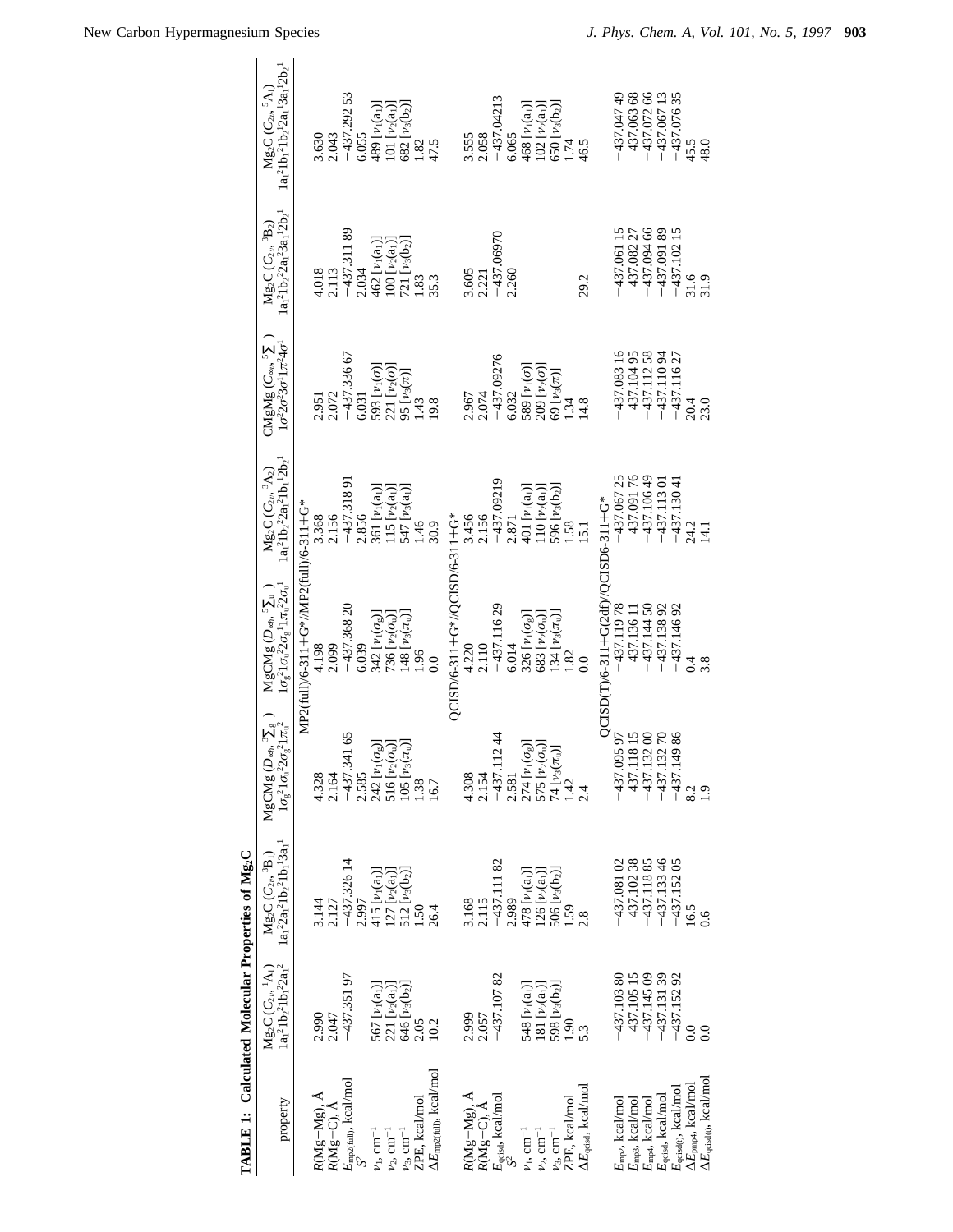

Figure 1. Optimized geometrical structures of Mg<sub>3</sub>C (at MP2(full)/ 6-311+G\*). Bond lengths are in angstroms and valence angles are in degrees.

At the MP2(full)/6-311+G\* level of theory, the high-spin MgCMg ( $D_{\infty h}$ , <sup>5</sup> $\sum_{u}$ <sup>-</sup>) structure is the most stable with Mg<sub>2</sub>C  $(\widetilde{C_{2\nu}}, ^1\widetilde{A_1})$ , MgCMg  $(D_{\infty h}, ^3\Sigma_g^-)$ , CMgMg  $(C_{\infty\nu}, ^5\Sigma^-)$ , and Mg<sub>2</sub>C  $(C_{2v}$ , <sup>3</sup>B<sub>1</sub>) being 10.2, 16.7, 19.8, and 26.4 kcal/mol, respectively, higher in energy. However, at our highest level of theory (QCISD(T)/6-311+G(2df)), we found a different order of stability: the cyclic Mg<sub>2</sub>C ( $C_{2v}$ , <sup>1</sup>A<sub>1</sub>) structure is the most stable and the four high-spin Mg<sub>2</sub>C structures ( $C_{2v}$ , <sup>3</sup>B<sub>1</sub>), MgCMg ( $D_{\infty h}$ ,  ${}^{3}\Sigma_{g}$ <sup>-</sup>), MgCMg ( $\overline{D}_{\infty h}$ ,  ${}^{5}\Sigma_{u}^{-}$ ), and CMgMg ( $C_{\infty v}$ ,  ${}^{5}\Sigma^{-}$ ) are 0.6, 1.9, 3.8, and 23 kcal/mol, respectively, higher in energy. Since the triplet states of Mg2C have substantial spin contamination, we cannot predict with certainty which among them is the most stable, but it appears that the  $C_{2v}$ <sup>1</sup>A<sub>1</sub> state is the lowest overall.

We calculated the dissociation energy *D*<sup>e</sup> for the proported ground singlet Mg<sub>2</sub>C ( $C_{2v}$ , <sup>1</sup>A<sub>1</sub>) state into MgC (<sup>3</sup> $\Sigma$ <sup>-</sup>) + Mg  $(^{1}S)$  to be 24.6 kcal/mol at the QCISD(T)/6-311+G(2df)+ZPE level, which is close to the calculated dissociation energy  $D_e$  = 34.5 kcal/mol<sup>16</sup> of MgC ( ${}^{3}\Sigma^{-}$ ).

| TABLE 2: Calculated Molecular Properties of Mg <sub>3</sub> C |                          |                                                                                                                    |                                                                                    |                                                                                 |                                                                              |                                                                                                                                                |                                                                                                                                                                           |                                                                                                |
|---------------------------------------------------------------|--------------------------|--------------------------------------------------------------------------------------------------------------------|------------------------------------------------------------------------------------|---------------------------------------------------------------------------------|------------------------------------------------------------------------------|------------------------------------------------------------------------------------------------------------------------------------------------|---------------------------------------------------------------------------------------------------------------------------------------------------------------------------|------------------------------------------------------------------------------------------------|
| property                                                      | $1a_1^21e^42a_1^23a_1^2$ | $1a_1^21e^{\prime 4}1a_2^{\prime\prime 2}2a_1^{\prime 2}$<br>$Mg_3C(C_{3v}, {}^{1}A_1)$ $Mg_3C(D_{3h}, {}^{1}A_1)$ | $1a_1^22a_1^21b_2^21b_1^23a_1^2$<br>$Mg_3C(C_{2\nu},Y,{}^1A_1)$                    | $(a_1^2 1b_2^2 2a_1^2 1b_1^2 3a_1^2)$<br>$Mg_3C\left(C_{2\nu},T,{}^1A_1\right)$ | $1a_1^21b_2^22a_1^21b_1^23a_1^12b_2^1$<br>$Mg_3C(C_{2v}T, {}^{3}\text{B}_2)$ | $1a_1^21b_2^22a_1^21b_1^23a_1^14a_1^1$<br>$Mg_3C(C_{2\nu},Y,{}^3A_1)$                                                                          | $1a_1^21e^41a_2^22e^21a_1^1$<br>$Mg_3C(D_{3h}, {}^5A_2'')$                                                                                                                | $Mg_3C(D_{3h}, {}^3A_1')$<br>$1a_1^{\prime 2}1e^{\prime 4}1a_2^{\prime \prime 2}2e^{\prime 2}$ |
|                                                               |                          |                                                                                                                    |                                                                                    | MP2(full)/6-311+G*//MP2(full)/6-311+G*                                          |                                                                              |                                                                                                                                                |                                                                                                                                                                           |                                                                                                |
| $E_{\text{mp2(full)}}, \text{kcal/mol}$                       | $-637.21168$             | $-637.20919$                                                                                                       | 25<br>$-637.209$                                                                   | $-637.20992$                                                                    | $-637.18168$                                                                 | $-637.15148$                                                                                                                                   | $-637.16991$                                                                                                                                                              | $-637.11404$                                                                                   |
| $\langle S^2 \rangle$                                         |                          |                                                                                                                    |                                                                                    |                                                                                 | 2.016                                                                        | 2.851                                                                                                                                          | 6.069                                                                                                                                                                     | 2.204                                                                                          |
| $\nu_1,\,\mathrm{cm}^{-1}$                                    | 505 $[\nu_1(a_1)]$       | 380 $[\nu_1(a_1')]$                                                                                                | 781 [v <sub>1</sub> (a <sub>1</sub> )]                                             | 666 $[\nu_1(a_1)]$                                                              | 815 $[\nu_1(a_1)]$                                                           | 714 $[(v_1(a_1))]$                                                                                                                             |                                                                                                                                                                           | 433 [(v <sub>1</sub> (a <sub>1</sub> ')]                                                       |
| $\nu_2,\,\mathrm{cm}^{-1}$                                    | 110 $[\nu_2(a_1)]$       | $\frac{151i\,[\nu_2({\bf a}_2'')]}{752\,[\nu_3({\bf e}')]}$                                                        | 380 [v <sub>2</sub> (a <sub>1</sub> )]                                             | 377 $[\nu_2(a_1)]$                                                              | 370 $[\nu_2(a_1)]$                                                           | $\begin{array}{c} 382\,\left[\nu_2({\rm a_1})\right] \\ 115\,\left[\nu_3({\rm a_1})\right] \\ 148i\,\left[\nu_4({\rm b_1})\right] \end{array}$ | 347 $\lceil \nu_1(\mathbf{a}_1') \rceil$<br>168 $\lceil \nu_2(\mathbf{a}_2'') \rceil$<br>671 $\lceil \nu_3(\mathbf{e}') \rceil$<br>114 $\lceil \nu_4(\mathbf{e}') \rceil$ | [746i [ $\nu_2(a_2'')$ ]                                                                       |
| $\nu_3,\,{\rm cm}^{-1}$                                       | 688 [v <sub>3</sub> (e)] |                                                                                                                    |                                                                                    | $82[v_3(a_1)]$                                                                  | $107 [v_3(a_1)]$                                                             |                                                                                                                                                |                                                                                                                                                                           | (5961)556                                                                                      |
| $\nu_4,\,\mathrm{cm}^{-1}$                                    | 97 [v <sub>4</sub> (e)]  | 46i [v <sub>4</sub> (e')]                                                                                          | 54 $\frac{[v_3(a_1)]}{[40i] [v_4(b_1)]}$                                           | 51 <i>i</i> $[\nu_4(b_1)]$                                                      | 611 $[\nu_4(b_1)]$                                                           |                                                                                                                                                |                                                                                                                                                                           | $[66 \, [ \nu_4(e')]$                                                                          |
| $\nu_5,\,{\rm cm}^{-1}$                                       |                          |                                                                                                                    |                                                                                    | 809 [ $\nu_5(b_2)$ ]                                                            | $698 [v_5(b_2)]$                                                             | 624 $[\nu_5(b_2)]$                                                                                                                             |                                                                                                                                                                           |                                                                                                |
| $\nu_6$ $\rm cm^{-1}$                                         |                          |                                                                                                                    |                                                                                    | $\frac{102}{2.91}$ [ $\nu$ <sub>6</sub> (b <sub>2</sub> )]                      | $[72 [v_6(b_2)]$                                                             |                                                                                                                                                |                                                                                                                                                                           |                                                                                                |
| ZPE, kcal/mol                                                 | 3.12                     | 2.69                                                                                                               | 717 $\frac{[v_5(b_2)]}{[v_6(b_2)]}$<br>61 <i>i</i> $\frac{[v_6(b_2)]}{[v_6(b_2)]}$ |                                                                                 |                                                                              |                                                                                                                                                | 2.98                                                                                                                                                                      |                                                                                                |
| $\Delta E_{\rm mp2 (full)}$ , kcal/mol                        | 0.0                      | $\frac{6}{1}$                                                                                                      | 1.5                                                                                |                                                                                 | 18.8                                                                         | $\frac{85}{2.75} \frac{[\nu_6(b_2)]}{37.8}$                                                                                                    | 26.2                                                                                                                                                                      | 3.82<br>61.3                                                                                   |
|                                                               |                          |                                                                                                                    |                                                                                    | OCISD(T)/6-311+G(2df)/MP2(full)/6-311+G*                                        |                                                                              |                                                                                                                                                |                                                                                                                                                                           |                                                                                                |
| $E_{\mathrm{pmp2}}$ , kcal/mol                                | $-636.84150$             | $-636.84020$                                                                                                       | Z<br>$-636.840$                                                                    | $-636.84040$                                                                    | $-636.81317$                                                                 | $-636.78988$                                                                                                                                   | $-636.79996$                                                                                                                                                              | $-636.75320$                                                                                   |
| $\underline{\boldsymbol{E}}_{\text{pmp3}}, \text{kcal/mol}$   | $-636.81835$             | $-636.81821$                                                                                                       | $\overline{c}$<br>$-636.818$                                                       | $-636.81701$                                                                    | $-636.80297$                                                                 | $-636.79933$                                                                                                                                   | $-636.81251$                                                                                                                                                              | $-636.75567$                                                                                   |
| $E_{\mathrm{pmp4}}, \mathrm{kcal/mol}$                        | $-636.87359$             | $-636.87115$                                                                                                       | $-636.871$                                                                         | $-636.87194$                                                                    | $-636.84218$                                                                 | $-636,82070$                                                                                                                                   | $-636.82775$                                                                                                                                                              | $-636.79042$                                                                                   |
| E <sub>qcisd</sub> , kcal/mol                                 | $-636.82824$             | $-636.82616$                                                                                                       | $-636.826$                                                                         | $-636.82583$                                                                    | $-636.81343$                                                                 | $-636.81386$                                                                                                                                   | $-636.81623$                                                                                                                                                              | $-636.76469$                                                                                   |
| $E_{\text{qcisd}}(t)$ , kcal/mol                              | $-636.86019$             | $-636.85842$                                                                                                       | 39<br>$-636.858$                                                                   | $-636.85829$                                                                    | $-636.83628$                                                                 | $-636.83205$                                                                                                                                   | $-636.83006$                                                                                                                                                              | $-636.79617$                                                                                   |
|                                                               |                          |                                                                                                                    |                                                                                    |                                                                                 | 2.016                                                                        | 2.851                                                                                                                                          | 6.069                                                                                                                                                                     | 2.204                                                                                          |
| $\Delta E_{\text{pmp4}}$ , kcal/mol                           | $\overline{0}$ .         |                                                                                                                    | 1.5                                                                                |                                                                                 | 19.7                                                                         | 33.2                                                                                                                                           | 28.8                                                                                                                                                                      | 52.2<br>40.2                                                                                   |
| AE <sub>qcisd(t)</sub> , kcal/mol                             | $_{0.0}$                 |                                                                                                                    |                                                                                    | 1.2                                                                             | 15.0                                                                         | 17.7                                                                                                                                           | 18.9                                                                                                                                                                      |                                                                                                |
|                                                               |                          |                                                                                                                    |                                                                                    |                                                                                 |                                                                              |                                                                                                                                                |                                                                                                                                                                           |                                                                                                |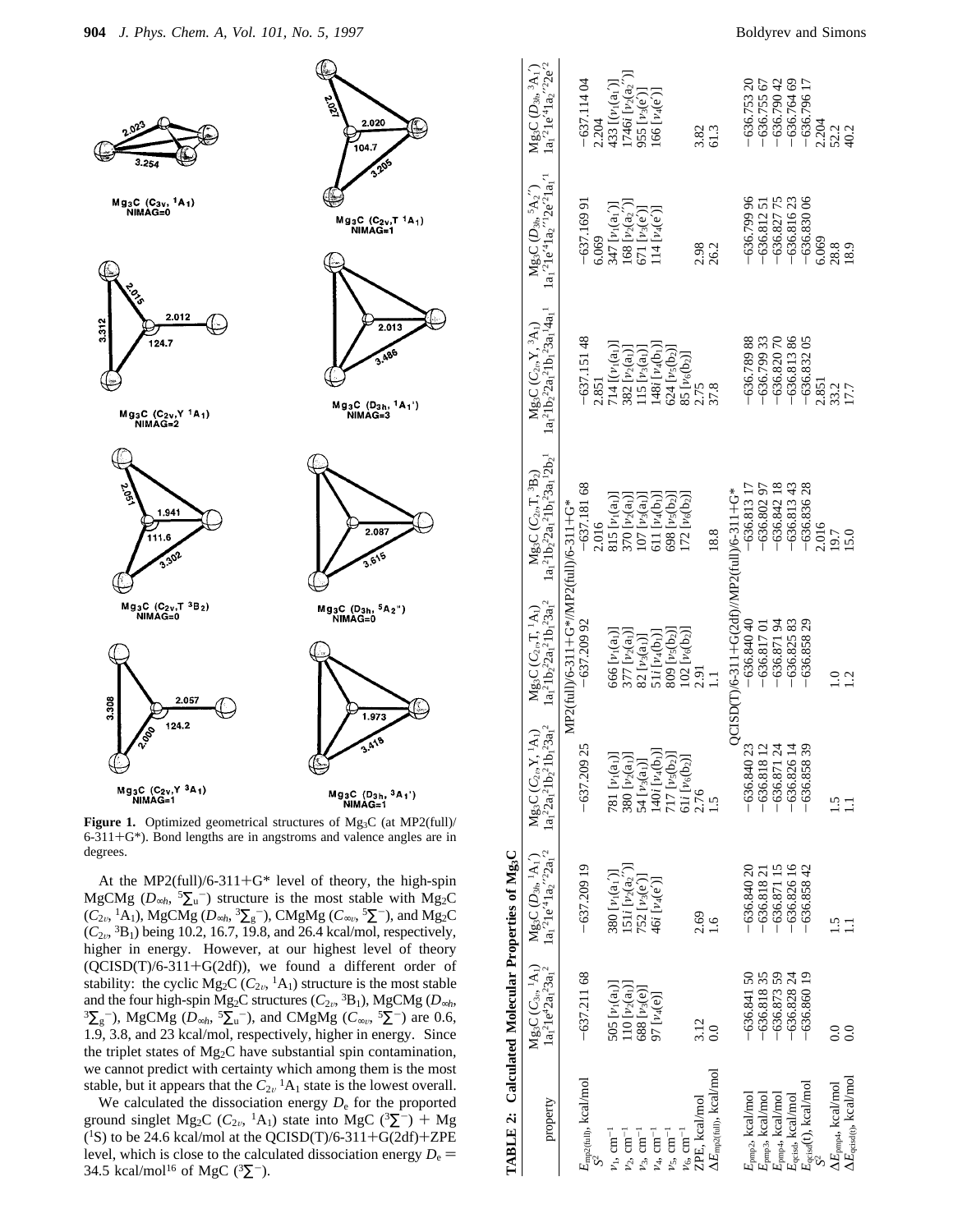**TABLE 3: Calculated Effective Atomic Charges in MgC, CH3MgH, Mg2C, and Mg3C**

|                  | $Q_{\rm C}$           | $Q(C-Mg)$ | $Q(Mg-Mg)$ |                     | $Q_{\rm C}$                                               |                   |                  |                          |                     | $Q_{\rm Mg}$ |                        |                  |
|------------------|-----------------------|-----------|------------|---------------------|-----------------------------------------------------------|-------------------|------------------|--------------------------|---------------------|--------------|------------------------|------------------|
| method           | Mulliken <sup>d</sup> | Mulliken  | Mulliken   | dipole <sup>e</sup> | $CHelpG^f$                                                | MK <sup>g</sup>   | NBO <sup>h</sup> | $M$ ulliken <sup>d</sup> | dipole <sup>e</sup> | $CHelpG^f$   | <b>MK</b> <sup>g</sup> | NBO <sup>h</sup> |
|                  |                       |           |            |                     | MgC $(^{3}\Sigma^{-})^{a}$                                |                   |                  |                          |                     |              |                        |                  |
| $MP2/6-311+G*$   | $-0.311$              | 0.155     |            | $-0.508$            |                                                           | $-0.496 -0.565$   | $-0.856$         | $+0.311$                 | $+0.508$            | $+0.496$     | $+0.565$               | $+0.856$         |
| $QCISD/6-311+G*$ | $-0.290$              | 0.177     |            | $-0.352$            | $-0.373$                                                  | $-0.437$          | $-0.734$         | $+0.290$                 | $+0.352$            | $+0.373$     | $+0.437$               | $+0.734$         |
|                  |                       |           |            |                     | CH <sub>3</sub> MgH $(C_{3n}^{-1}A_1)^b$                  |                   |                  |                          |                     |              |                        |                  |
| $MP2/6-311+G*$   | $-0.822$              | 0.321     |            |                     | $-0.922 -0.730$                                           | $-0.881$          | $-1.356$         | $+0.673$                 | $+1.004$            | $+0.911$     | $+0.993$               | $+1.463$         |
| $OCISD/6-311+G*$ | $-0.763$              | 0.304     |            | $-0.896$            | $-0.704$                                                  | $-0.852$          | $-1.319$         | $+0.644$                 | $+0.989$            | $+0.896$     | $+0.977$               | $+1.445$         |
|                  |                       |           |            |                     | HMgMgH $(D_{\infty h}, \frac{1}{2} \sum_{g}^{\infty} )^b$ |                   |                  |                          |                     |              |                        |                  |
| $MP2/6-311+G*$   |                       |           | 0.466      |                     |                                                           |                   |                  | $+0.284$                 | $+0.381$            | $+0.348$     | $+0.381$               | $+0.758$         |
| $OCISD/6-311+G*$ |                       |           | 0.457      |                     |                                                           |                   |                  | $+0.268$                 | $+0.371$            | $+0.338$     | $+0.371$               | $+0.737$         |
|                  |                       |           |            |                     | $C Mg_2 (C_{2v}, {}^{1}A_1)^c$                            |                   |                  |                          |                     |              |                        |                  |
| $MP2/6-311+G*$   | $-0.365$              | 0.217     | 0.100      | $-0.733$            | $-0.711$                                                  | $-0.850 -2.122$   |                  | $+0.183$                 | $+0.367$            | $+0.356$     | $+0.425$               | $+1.061$         |
| $OCISD/6-311+G*$ | $-0.300$              | $-0.006$  | 0.271      | $-0.417$            | $-0.526$                                                  | $-0.640$          | $-1.885$         | $+0.150$                 | $+0.209$            | $+0.263$     | $+0.320$               | $+0.943$         |
|                  |                       |           |            |                     | $CMg_2 (C_{2v}, {}^{3}B_1)^c$                             |                   |                  |                          |                     |              |                        |                  |
| $MP2/6-311+G*$   | $-0.161$              | $-0.063$  | 0.257      |                     | $-0.419 - 0.491$                                          | $-0.601 -1.578$   |                  | $+0.081$                 | $+0.210$            | $+0.246$     | $+0.300$               | $+0.789$         |
| $QCISD/6-311+G*$ | $-0.181$              | $-0.054$  | 0.228      | $-0.382$            | $-0.453$                                                  | $-0.564$ $-1.538$ |                  | $+0.091$                 | $+0.191$            | $+0.227$     | $+0.282$               | $+0.769$         |
|                  |                       |           |            |                     | MgCMg $(^{3}\Sigma_{g}^{-})^{c}$                          |                   |                  |                          |                     |              |                        |                  |
| $MP2/6-311+G*$   | $+0.147$              | $-0.162$  |            |                     | $-0.365$ $-0.274$ $-0.365$ $-1.300$                       |                   |                  | $-0.074$                 | $+0.183$            | $+0.137$     | $+0.183$               | $+0.650$         |
| $OCISD/6-311+G*$ | $-0.079$              | $-0.001$  |            |                     | $-0.284 -0.220$                                           | $-0.284$ $-1.346$ |                  | $+0.040$                 | $+0.142$            | $+0.110$     | $+0.142$               | $+0.673$         |
|                  |                       |           |            |                     | MgCMg $({}^5\Sigma_u^-)^c$                                |                   |                  |                          |                     |              |                        |                  |
| $MP2/6-311+G*$   | $-0.455$              | 0.293     |            | $-0.229$            | $-0.209 -0.229$                                           |                   | $-1.621$         | $+0.228$                 | $+0.115$            | $+0.105$     | $+0.115$               | $+0.811$         |
| $OCISD/6-311+G*$ | $-0.409$              | 0.249     |            | $-0.210$            | $-0.187$                                                  | $-0.210$          | $-1.546$         | $+0.204$                 | $+0.105$            | $+0.094$     | $+0.105$               | $+0.773$         |
|                  |                       |           |            |                     | $CMg_3(C_{3\nu},{}^{1}A_1)^b$                             |                   |                  |                          |                     |              |                        |                  |
| $MP2/6-311+G*$   | $-0.195$              | $-0.073$  | 0.152      | $-0.885$            | $-0.764$                                                  | $-0.927 -3.000$   |                  | $+0.065$                 | $+0.295$            | $+0.255$     | $+0.309$               | $+1.000$         |
| $QCISD/6-311+G*$ | $-0.112$              | $-0.184$  | 0.184      | $-0.748$            | $-0.745$                                                  | $-0.870 -2.877$   |                  | $+0.037$                 | $+0.249$            | $+0.248$     | $+0.290$               | $+0.959$         |

*<sup>a</sup>* At QCISD(T)/6-311+G(2df) geometry. *<sup>b</sup>* At MP2(full)/6-311+G\* geometry. *<sup>c</sup>* At QCISD/6-311+G\* geometry. *<sup>d</sup>* Mulliken population analysis. *<sup>e</sup>* Fitting charges to the potential, constrain them to reproduce the dipole moment. *<sup>f</sup>* Fitting charges to the potential at points selected according to the ChelpG scheme. *<sup>g</sup>* Fiting charges to the electrostatic potential at points selected according to the Merz-Singh-Kollman scheme. *<sup>h</sup>* Natural population analysis.

**C. Mg**3**C.** For this stoichiometry, we also studied several structures and states as discussed earlier. This process caused us to focus on four singlets  $D_{3h}$  (<sup>1</sup>A<sub>1</sub>': 1a<sub>1</sub>'<sup>2</sup>1e'<sup>4</sup>1a<sub>2</sub>''<sup>2</sup>2a<sub>1</sub>'<sup>2</sup>),  $C_{3v}$  $({}^{1}A_{1}: 1a_{1}^{2}1e^{4}2a_{1}^{2}3a_{1}^{2}), C_{2v}T({}^{1}A_{1}: 1a_{1}^{2}1b_{2}^{2}2a_{1}^{2}1b_{1}^{2}3a_{1}^{2}),$  and  $C_{2v}$ ,Y (<sup>1</sup>A<sub>1</sub>: 1a<sub>1</sub><sup>2</sup>2a<sub>1</sub><sup>2</sup>1b<sub>2</sub><sup>2</sup>1b<sub>1</sub><sup>2</sup> 3a<sub>1</sub><sup>2</sup>), three triplets  $C_{2v}$ ,T (<sup>3</sup>B<sub>2</sub>:  $1a_1^21b_2^22a_1^21b_1^23a_1^11b_2^1$ ,  $C_{2\nu}$ ,  $Y(^{3}A_1$ :  $1a_1^22a_1^21b_2^21b_1^23a_1^14a_1^1$ , and  $D_{3h}$  ( ${}^{3}A_{1}$ ':  $1a_{1}$ '' $1e$ '<sup>4</sup> $1a_{2}$ '' $2e$ ''), and one quintet  $D_{3h}$  ( ${}^{5}A_{2}$ '':  $1a_1^2e^41a_2^22a_1^22e^2$ .

We were not able to find any stable structure of  $C_{2v}$  symmetry with the carbon atom coordinated outside of a Mg<sub>3</sub> cluster. Upon geometry optimization such structures dissociated into Mg2C  $+$  Mg. The final geometries (at the MP2(full)/6-311+G\* level) of all of the stable Mg3C structures that we were able to locate are shown in Figure 1 and their total and relative energies and harmonic frequencies are presented in Table 2.

According to our calculations, the singlet states lie lowest, with the pyramidal  $C_{3v}$  (<sup>1</sup>A<sub>1</sub>) structure the most stable. The  $D_{3h}$  ( ${}^{1}A_{1}$ <sup>'</sup>) planar structure was found to be a third-order saddle point and therefore cannot even be a transition state for the inversion of the  $C_{3v}({}^{1}A_1)$  structure. Distortions of the  $D_{3h}({}^{1}A_1')$ species toward  $C_{2v}$  symmetry lead to two types of structures:  $C_{2v}$ ,T (<sup>1</sup>A<sub>1</sub>) and  $C_{2v}$ ,Y (<sup>1</sup>A<sub>1</sub>). The former is a true saddle point (with one imaginary frequency), and the second is a secondorder saddle point.

However, at levels of theory above MP2 (see Table 2a), a  $D_{3h}$  ( ${}^{1}A_{1}$ <sup>'</sup>) structure was found to be the most stable singlet planar structure, and inversion of the  $C_{3v}$  (<sup>1</sup>A<sub>1</sub>) Mg<sub>3</sub>C pyramid was found to occur through this  $D_{3h}({}^{1}A_{1})$  structure. At our highest level of theory (QCISD(T)/6-311+G(2df)), the inversion barrier is only 1.11 kcal/mol (389 cm<sup>-1</sup>). Considering the value of the inversion vibrational quantum  $110 \text{ cm}^{-1}$ , we expect that only three or four inversion vibrational levels are located below the barrier.

Among the low-energy triplet species identified,  $C_{2v}$ ,  $T(^{3}B_{2})$ ,  $C_{2v}$ , *Y* (<sup>3</sup>A<sub>1</sub>), and  $D_{3h}$  (<sup>3</sup>A<sub>1</sub>'), the first is a true local minimum with the others being saddle points. However, even the most stable triplet  $C_{2v}$ ,  $T(^{3}B_{2})$  structure is less stable than the  $C_{3v}$  $({}^{1}A_{1})$  global minimum structure by 15 kcal/mol. The lowest quintet, which is of  $D_{3h}$  ( ${}^{5}A_{2}$ ") structure, is a minimum but is higher in energy than the global minimum by 18.9 kcal/mol (all data at the  $QCISD(T)/6-311+G(2df)$  level).

We also calculated the dissociation energy  $D_e$  for the groundstate singlet Mg<sub>3</sub>C ( $C_{3v}$ , <sup>1</sup>A<sub>1</sub>) state into ground-state singlet  $Mg_2C$  ( $C_{2v}$ , <sup>1</sup>A<sub>1</sub>) + Mg (<sup>1</sup>S) to be 41 kcal/mol at the QCISD-(T)/6-311+G(2df)+ZPE level. Surprisingly, this dissociation energy of Mg3C is larger than the Mg atom loss energies of Mg2C (24.6 kcal/mol) and MgC (34.5 kcal/mol).

### **IV. Nature of the Bonding in MgC, Mg2C, and Mg3C**

An ionic model for bonding in MgC transfers two electrons from Mg to C, giving  $Mg^{2+}$  (<sup>1</sup>S), and C<sup>2-</sup>(<sup>3</sup>P) and predicts a  $3\Sigma$ <sup>-</sup> ground state with atomic charges near  $\pm$ 2. Alternatively, a dative bonding picture describes MgC as involving a single two-electron dative bond with Mg serving as the electron pair donor and the empty 2p orbital of C the electron pair acceptor. This model also predicts a  ${}^{3}\Sigma^{-}$  ground state. Both models view Mg as providing two valence electrons and *one* active valence orbital, and both leave the two unpaired electrons on the C center.

Allowing the Mg atom's electronic configuration to be "promoted" to  $3s<sup>1</sup>3p<sup>1</sup>$  and thus utilizing sp hybridization, MgC might be expected to have one  $\sigma$  bond, an sp  $\sigma$  unpaired electron on Mg, a nonbonding *σ* pair on C, and a p*π* electron on C and hence a  ${}^{3}$ II state. However, this same promoted Mg  $3s^{1}3p^{1}$ configuration could combine with 3P C to form one *σ* bond, a *σ* lone pair on C, and two p*π* electrons (one from Mg and one from C) and thus a  ${}^{3}\Sigma^{-}$  state. In this model, both the  ${}^{3}\Pi$  and  $3\Sigma^-$  states have unpaired electron density on both Mg and C.

According to our calculations and those of others, the ground electronic state of MgC has two doubly occupied sigma (1*σ*<sup>2</sup>